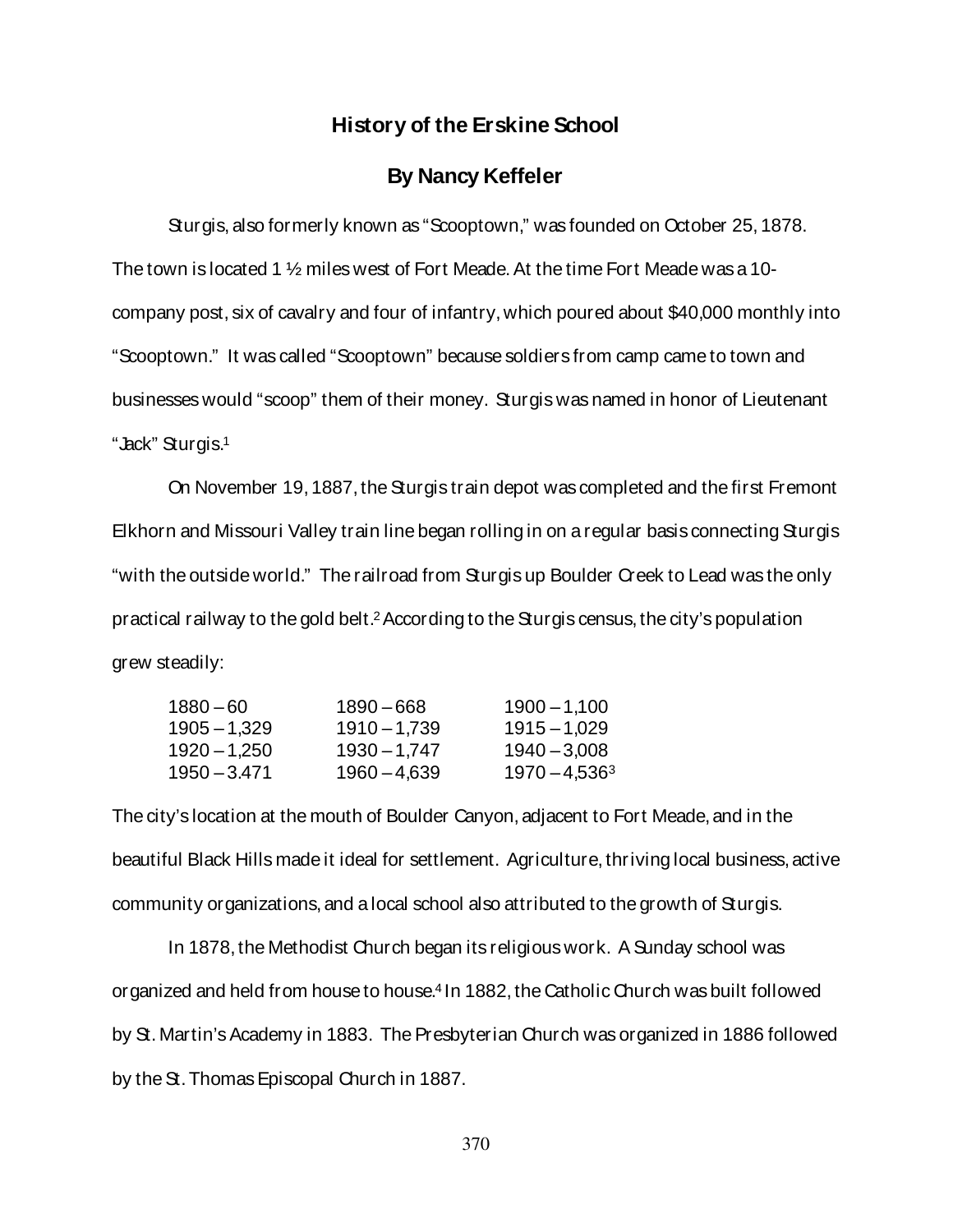Education was at the forefront of issues facing the settlers. Before Meade County was established, Sturgis was a part of Lawrence County. The School District Number Twelve of Dakota Territory, Lawrence County, was organized in 1879.5Until 1884, the boundaries of District No. 12 were questionable. Max Hoehn, District Clerk, on March 31, 1882, reported "It is a fact that the boundaries of the district are not known to the school board – and that the county assessor did not report to the district clerk the total valuation of taxable property in this District for either 1881 or 1882"6The available data shows that the Meade County boundaries established in 1884 have not been changed to this day.

 In the spring of 1879, the first 3-month school term was held in a small frame building on Lazelle St. "Mrs. Emma Rodebank was Sturgis' first teacher. She had a class of 20 pupils when school was first held here in the summer of 1879. Rodebank died in 1938." Teachers at that time were paid \$50 per month.7The second 3-month term in the fall was held in a log cabin on Lazelle St.

 In the spring of 1880, it was decided that a "proper" school was needed for the children in the area. In 1881 a building measuring 25 by 50 was constructed near St. Martin's Academy. Unfortunately, the school board had not purchased the ground on which the building was built, so it had to be moved to where the middle school now resides on Cedar Street.<sup>8</sup> Charles C. Moody purchased the site for the new school for \$300 and included all of Block 5.

 In 1889, a new school was built where Erskine now stands for a cost of \$7,983. The first class to graduate from the two year accredited high school was in 1897. In 1896 another building was built where the Primary School building now stands. With the population rising, in 1898 the Board of Education had to build an addition to the main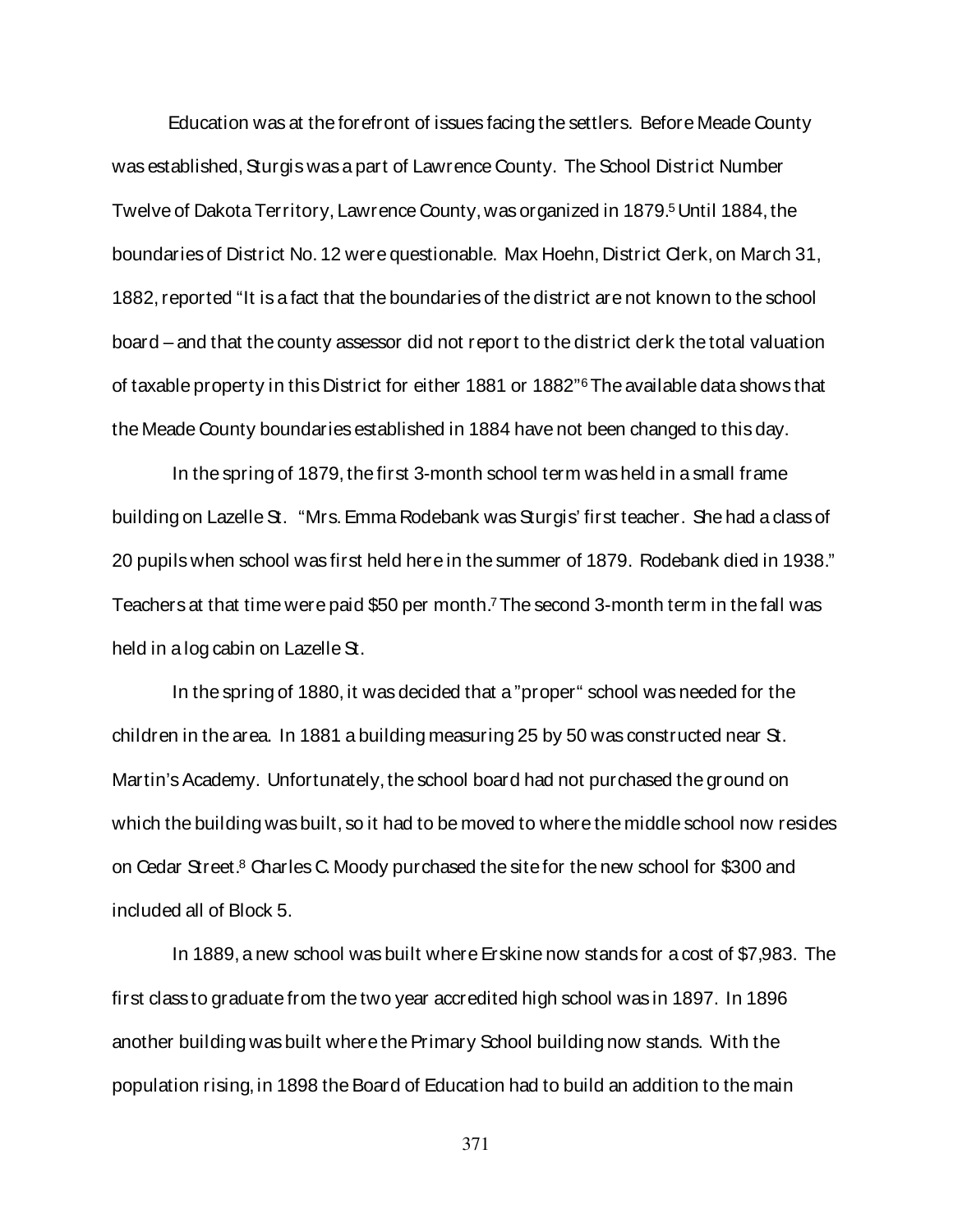school house and rent another building from the Benevolent Hall.<sup>9</sup> Just a few months later on October 24, 1900, fire destroyed the school. It reportedly started from an overloaded furnace. The loss was estimated at \$18,000. Insurance covered \$10,000 of that. The Primary School building was saved from most damage.<sup>10</sup>

On December 10, 1900, the contract to build the new school was awarded to Grams & Co. Classes continued at Primary and several different halls, until the new main building was constructed in 1901. "The school, which contained about a dozen classrooms, was built of locally quarried sandstone by Grams & Co. of Sturgis. The entire building cost \$10,150."<sup>11</sup> "Built in 1901, after a 1900 fire destroyed the old building, this school served elementary and high school students until 1936 when a new high school was built. Erskine continued to be home to the lower grades [until January 2009]."<sup>12</sup>

School attendance was sporadic in the early years. Often children were needed at home for chores or parents did not send them due to bad weather. H. H. Lorrimer, the first male teacher employed in 1884, put this notice in the Sturgis Weekly Record: "Your children are late in the morning and at noon. This is a nuisance to my school which you can easily remove. Please rise a little earlier, be more prompt in sending them and send them every day. Some come 45 minutes late; they are behind their classes. This is your fault and their misfortune."<sup>13</sup>

In 1911, an addition was added to accommodate the rise in student numbers from 300 in 1901 to 440 in 1911. The first addition was completed on March 4, 1912, following a \$12,000 bond issue.<sup>14</sup>

In 1926, another addition to the building was dedicated adding a gymnasium and additional class rooms.15The second addition was dedicated on September 24, 1926,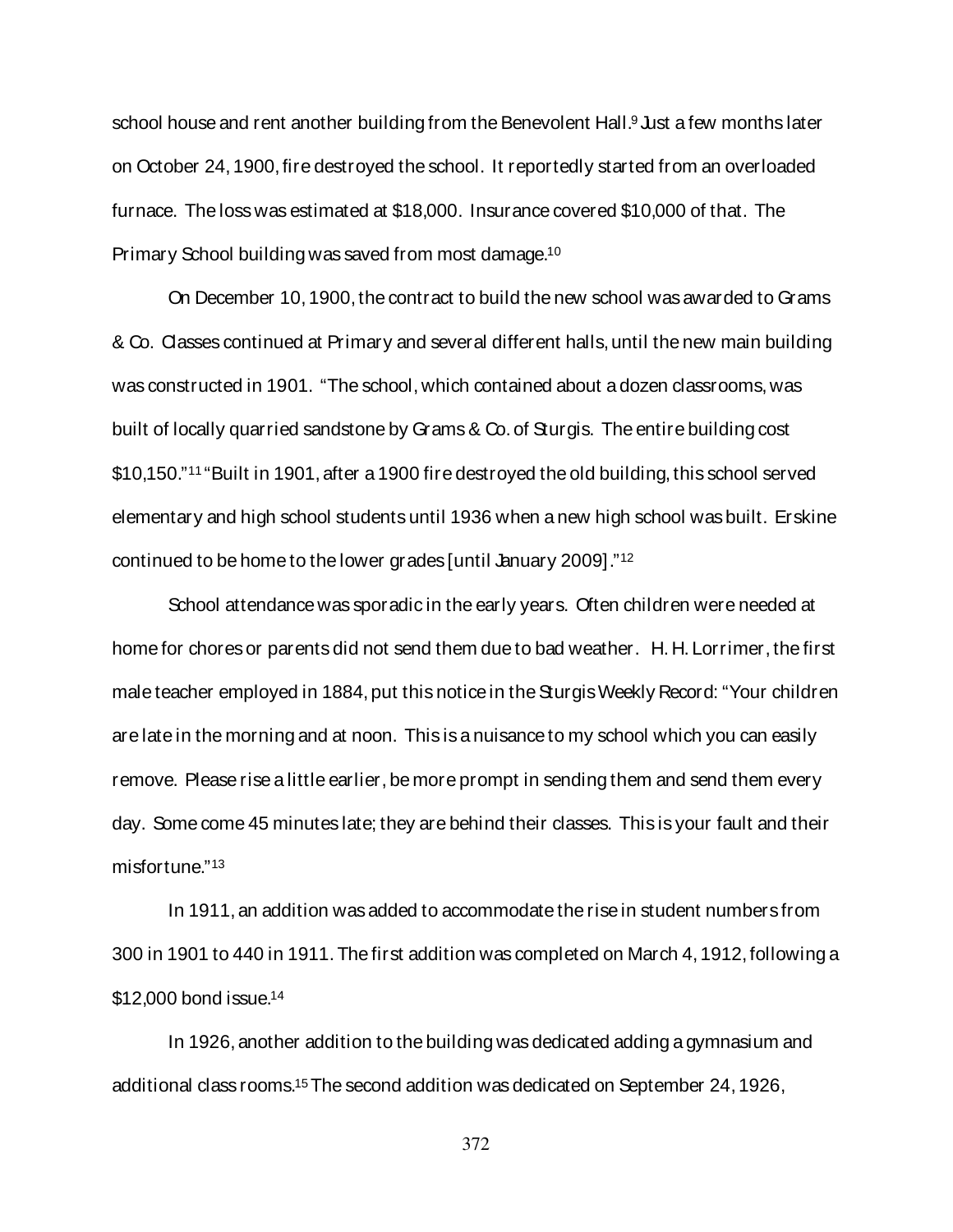financed by a  $$40,000$  bond issue.<sup>16</sup> The Erskine building at the time housed the entire Sturgis school system including some students from Fort Meade and the country. "Old photos often show Erskine School sitting atop a barren hill overlooking early Sturgis. There were no trees or landscaping anywhere near the sandstone structure."<sup>17</sup>

 "The school was named after Rev. Carroll D. Erskine, a longtime Presbyterian minister in Sturgis."<sup>18</sup> Erskine was also president of the Sturgis Board of Education for many years.<sup>19</sup> Carroll D. Erskine moved to "Scooptown" in June of 1906 from Chicago. He was to fill in for the summer only at the pastorates of Presbyterian mission churches in Sturgis and Whitewood. He ended up staying 47 years. Madge Mercer moved to Sturgis from "east of the river" to teach 7th and 8th grade at the Erskine school. Madge taught for 3 years until her marriage to Erskine.20The Erskines were known as generous and warm people. Some 25 high school boys and girls from the country boarded with them over the years while attending school in Sturgis.

Many personal stories of the Erskine school and its employees are known by 38 year veteran teacher Marshall Williams. He shares the following story: "In the late thirties the custodian of the Erskine School, Bill Mance, had had an interesting past. He was born in 1863 and his family came to Sturgis from North Dakota in 1880 to ranch. In August of 1885, Bill watched a mob take Corporal Ross Hallon, a black trooper with the 25th Infantry, to a tree across from Hubbard Mill on West Main where he was hanged. Hallon had been charged with killing Dr. Lynch in Sturgis. Mance had many stories of how rough Sturgis was at that time. Mance, was according to Erskine Principal R.B. Williams, a good janitor."<sup>21</sup>

Over the years, the utilization of the Erskine School changed. On January 4, 1937, 275 high school students moved out of Erskine to attend school at the site of the current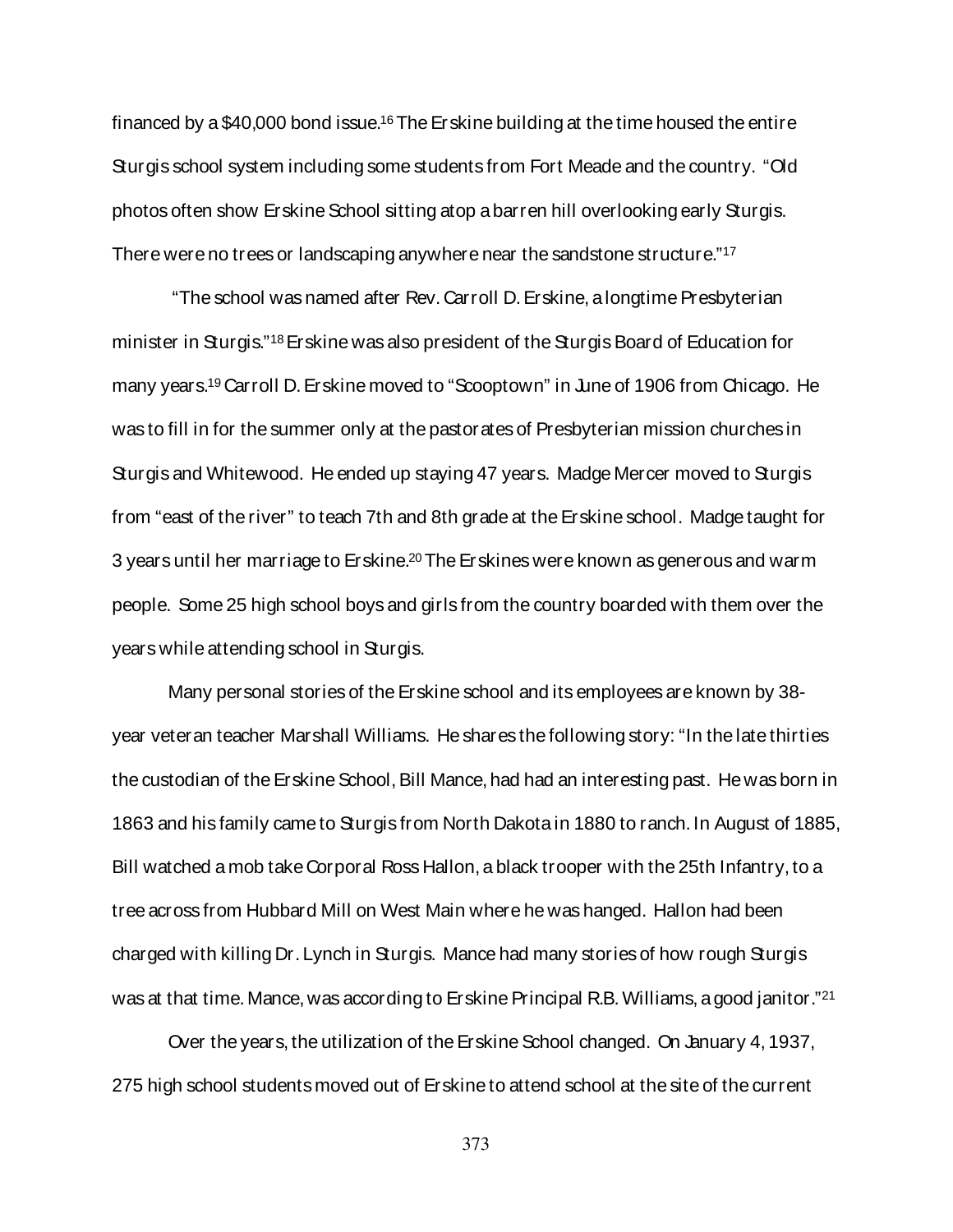Williams Middle School north building.22The Grunwald building was added just south of this building and housed high school students from 1937 to 1979. The current site of the high school east of the city of Sturgis adjacent to Fort Meade was built in 1979.

A new Primary School building was completed in 1954 at a cost of \$184, 947. In 1963, Francis Case and Badger Clark elementary schools were built.23Francis Case Elementary School was built by MA Garland Construction Company. Grade school principal, Ivan Peterson said that 2 first grade and 2 second grade classes will occupy the building. Each class will average 27 students.<sup>24</sup>

When Erskine became grades 1-8 in 1937, the grade school took over the School Safety Patrol, which was started in 1934 by Superintendent Emil Grunwald. The School Safety Patrol originally included boys from grades 7-12 and when the high school moved, the program dropped to grades 7 and 8. The safety patrol wore uniforms consisting of a military style hat and a shoulder belt with badge with their rank. The patrol's job was to go to intersections within several blocks of the school and control crossings before and after school. They worked closely with city police and reported reckless drivers. They were very helpful to students, especially the little ones, and received a certificate signed by the governor. As successful as it was, this program had to be dropped in the 1960's due to liability issues.<sup>25</sup>

In February, 1950, the 1895 Primary building was sold to the Sturgis Scout Committee for \$631. The building was moved to make room for an enlarged playground for the Erskine School. With a \$138,000 bond issue and federal aid from the US Government, an addition was added to the high school and a new Primary School was built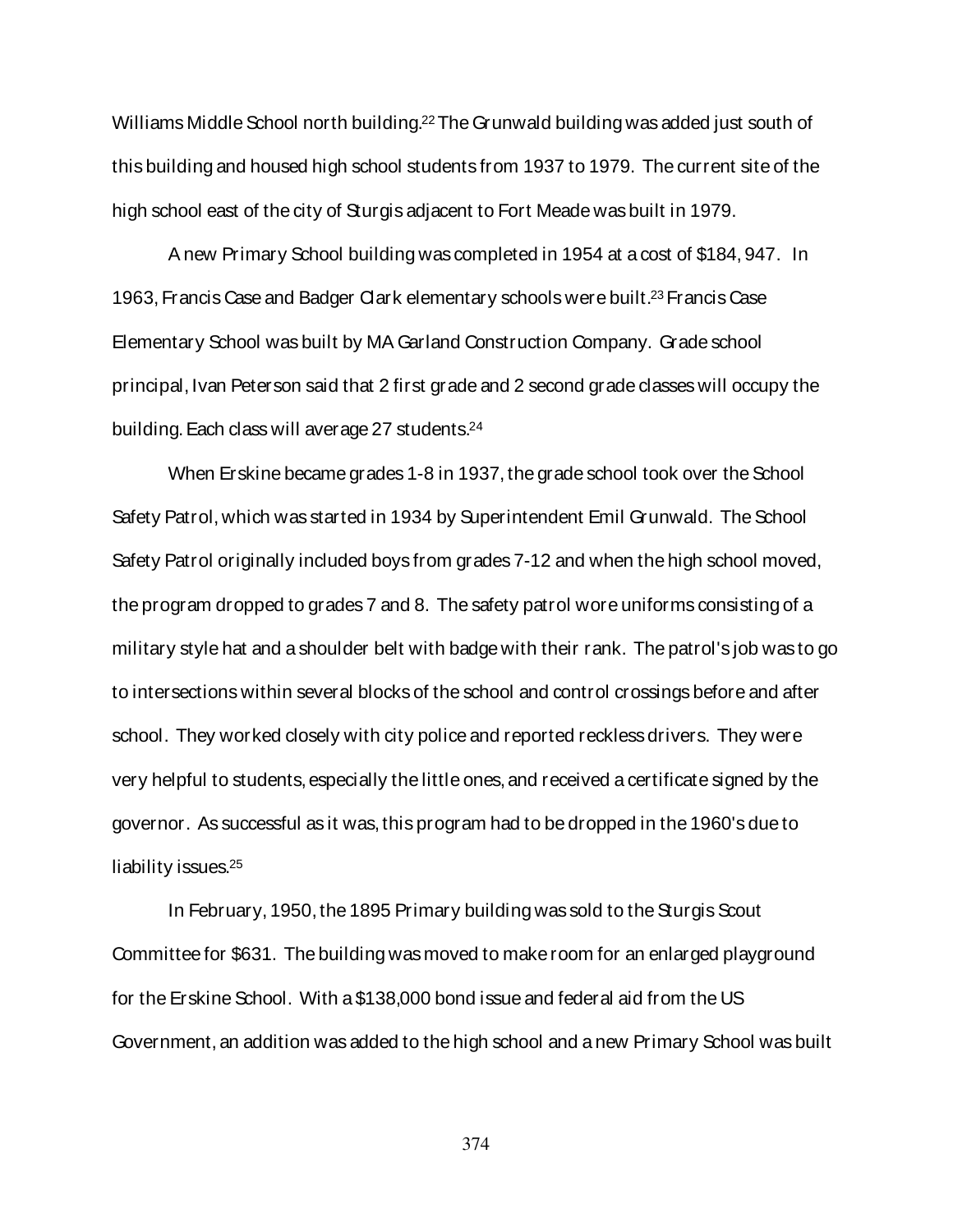to the south of the Erskine playground in 1954.<sup>26</sup> Student enrollment at the Sturgis Independent School District in 1952-1953 was its largest at 945 students.

Also about 1950, the teachers and the principal Richard Williams at Erskine noted there were a number of students in attendance who had poor lunches--sometimes none-- brought from home. At that time there seemed to be a pretty high number of families without a lot of resources. The school set up a really basic food program. Tickets could be bought in the home rooms and students would receive milk and soup at lunch. Lunch was served on the balcony above the gym and although it wasn't fancy--bean soup, tomato soup, noodle soup, etc. the staff knew all students had something to eat. Those who couldn't afford the tickets were quietly taken care of on the side.<sup>27</sup>

In the late 1960's the age of the Erskine School started to catch up with it. Pieces of sandstone decor began to fall from the bell tower above the main entrance. The bell and tower were removed, leaving a square column as it is today. "When I [Marshall Williams] attended there, that bell rang to tell students it was time to be in the building. A smaller bell rang to signify a tardy. The main bell was pulled by the custodian and the tardy bell was a wire and was pulled by a lucky student chosen by a teacher to do the honors."<sup>28</sup>

Also, before remodeling in the 70's, there was only one fire escape from the top floor located on the west end of the building. At that time during fire drills, students in the west upper floor went down that escape and the east middle and east end went down the stairs and out the first floor doors. Now there are three fire escapes from the upper floor.<sup>29</sup>

 The 5-member Sturgis Independent School Board was reorganized in 1969 forming the 9-member Meade 46-1 School District. "A law passed by the state government made the organization of small districts into larger districts mandatory by July 1, 1969.<sup>30</sup>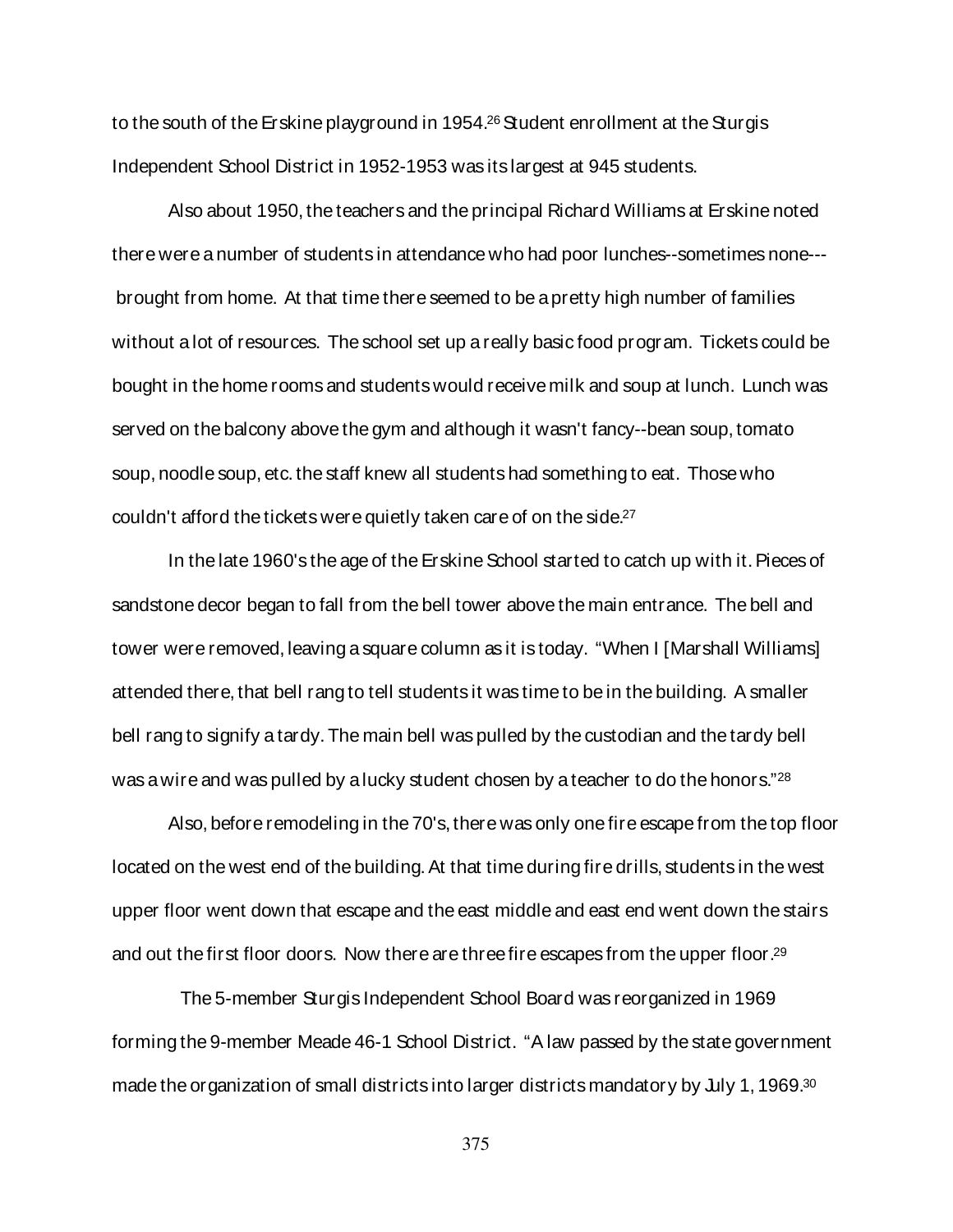With the district reorganization, supervision included 40 rural schools plus seven schools in Sturgis, one in Whitewood and one in Piedmont.<sup>31</sup>

After 10 years of negotiations, the school board accepted the city council's proposal for a new elementary school site just south of the fairgrounds. The building eventually built on that site was named Bear Butte Elementary. It housed K-4 from 1986 to 1999 and first graders exclusively from 1999 to December 2008.32By 2009, the Erskine building consisted of an administrative office, a gymnasium, classrooms for grades 3 and 4, a speech therapy room, a resource room, a music room, a computer lab, and a counselor's office."<sup>33</sup>

On November 12, 2001, "Erskine School, believed to be the oldest continuously operating school in South Dakota, marked its 100th anniversary. Teachers and past and present students held a good old-fashioned birthday party for the school."34The celebration was attended by Bayard Erskine, son of Rev. Carroll and Madge Erskine. Bayard had his mother's teaching contract dated July 11, 1905, signed by JJDavenport, board president. The contract amount was \$60 per month.<sup>35</sup>

Enrollment in the Meade School District has increased from 20 pupils in 1879 to 2,519 in 2008-2009. During WW2 there was a decrease in enrollment due to the shutdown of Ft. Meade.<sup>36</sup>

In March of 2003, a committee was established to explore the option of renovating the Erskine School building or building an addition to the Bear Butte Elementary site to bring all students in grades kindergarten through 5th into one location. The Thurston Design Group met with the committee over a 2-year period to complete a feasibility study. It was decided that the cost of renovating the Erskine School was too high, and that an addition to the Bear Butte School would be more advantageous for the students. On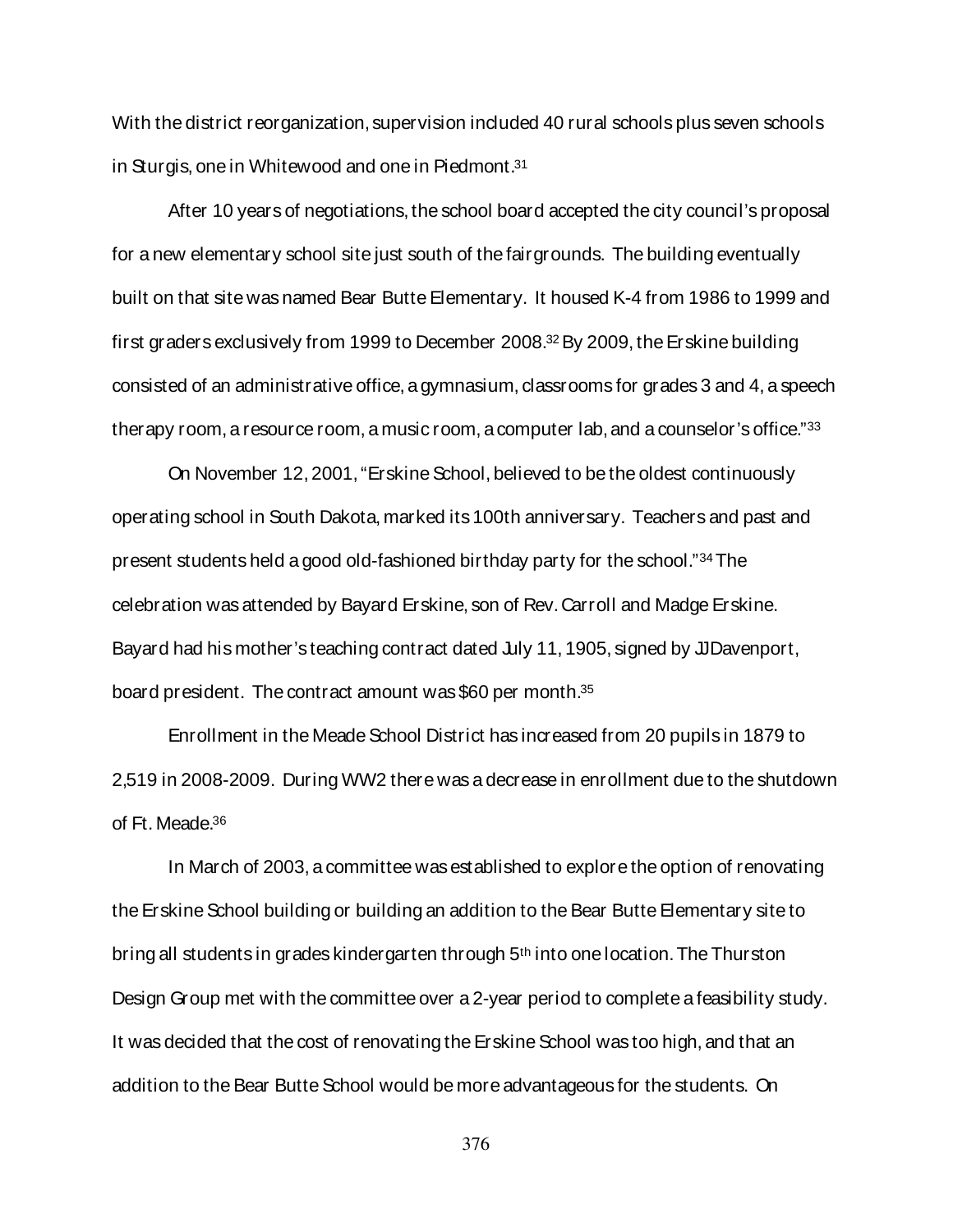October 3, 2006 and April 10, 2007, a bond issue proposal to build the addition as well as a new school at Union Center and Piedmont was put on the ballot. Voters rejected a 6.8 million dollar bond issue proposal for building projects, so the construction at Piedmont and Union Center were delayed. The board voted to begin Phase I of the project.37Phase I of the board's facility development proposal involves closing the Erksine, Primary, and Francis Case schools and expanding Bear Butte Elementary to include K-5. The proposed budget is \$9.8 million.<sup>38</sup> The decision was made partially due to the fact that "the school is heated with steam heat produced by a boiler installed in the 1920s."<sup>39</sup> Having taught in the building from 2002 – 2008, I experienced firsthand the often uncontrollable excessive heat or no heat at all depending on how the ancient boiler "felt" that day. Meade County Commissioners offered the district \$400,000 for the Erskine building. They plan to renovate the building into county offices.

There has been much discussion as to the future of the Erskine building due to its historical value. Carolyn Torma of the Historical Preservation Center met with the school board to explain that the honorary listing on the register would make the Erskine building eligible for some matching grants for exterior work. The center is mostly interested in the exterior of the building and would not restrict the usage for which the building was used.<sup>40</sup>

The main block of the building is a 2-story rectangle 22,812 feet square made of local sandstone. The official description says, "Among the Richardsonian Romanesque features of the structure are the center tower and round arched entranceway. The tower is crenulated and has a wooden balustrade. The double-hung windows of the first story also exhibit Romanesque semi-circular arches."41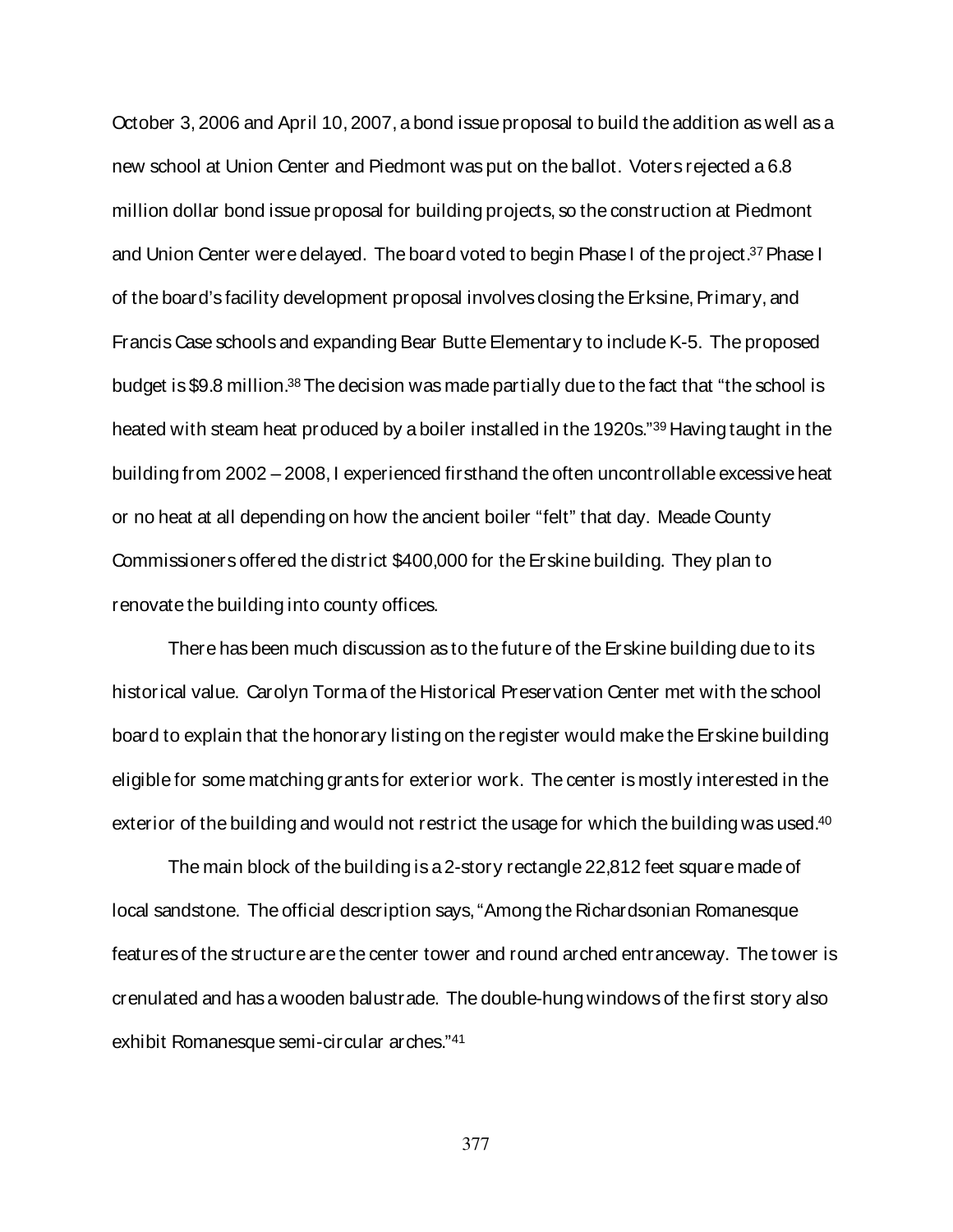The Erskine School has been put on the National Historic register. Bayard C. Erskine, son of Rev. Carroll D. Erskine for whom the school was named, shared his appreciation for the status. He and his brother Harlan attended Erskine all 12 years and graduated in 1931 and 1926 respectively.<sup>42</sup>

Marshall Williams is the son of Richard B. Williams a faculty member and principal in the school district from 1935 until 1968. The current Sturgis Middle School is named in his RB Williams' honor. Marshall was also a teacher in the Meade District for 38 years. He has collected information about the history of the schools in Sturgis. "The staff when my brother, sister, and I attended Erskine was considered very competent, very firm but fair. The principal kept a rubber hose in his lower right-hand desk drawer. I'm sure it was mainly displayed for effect, but I heard that it was used on some rare occasions. It was black, by the way!"<sup>43</sup>

"A school building could be compared to a play in that the building is the set and the action is provided by the students and the teachers. Erskine certainly provided a great setting for a lot of education and action. I drive by and think that the old building must feel lonely after all those years providing a place for the education of a constant flow of children of all description. And now the halls are silent."44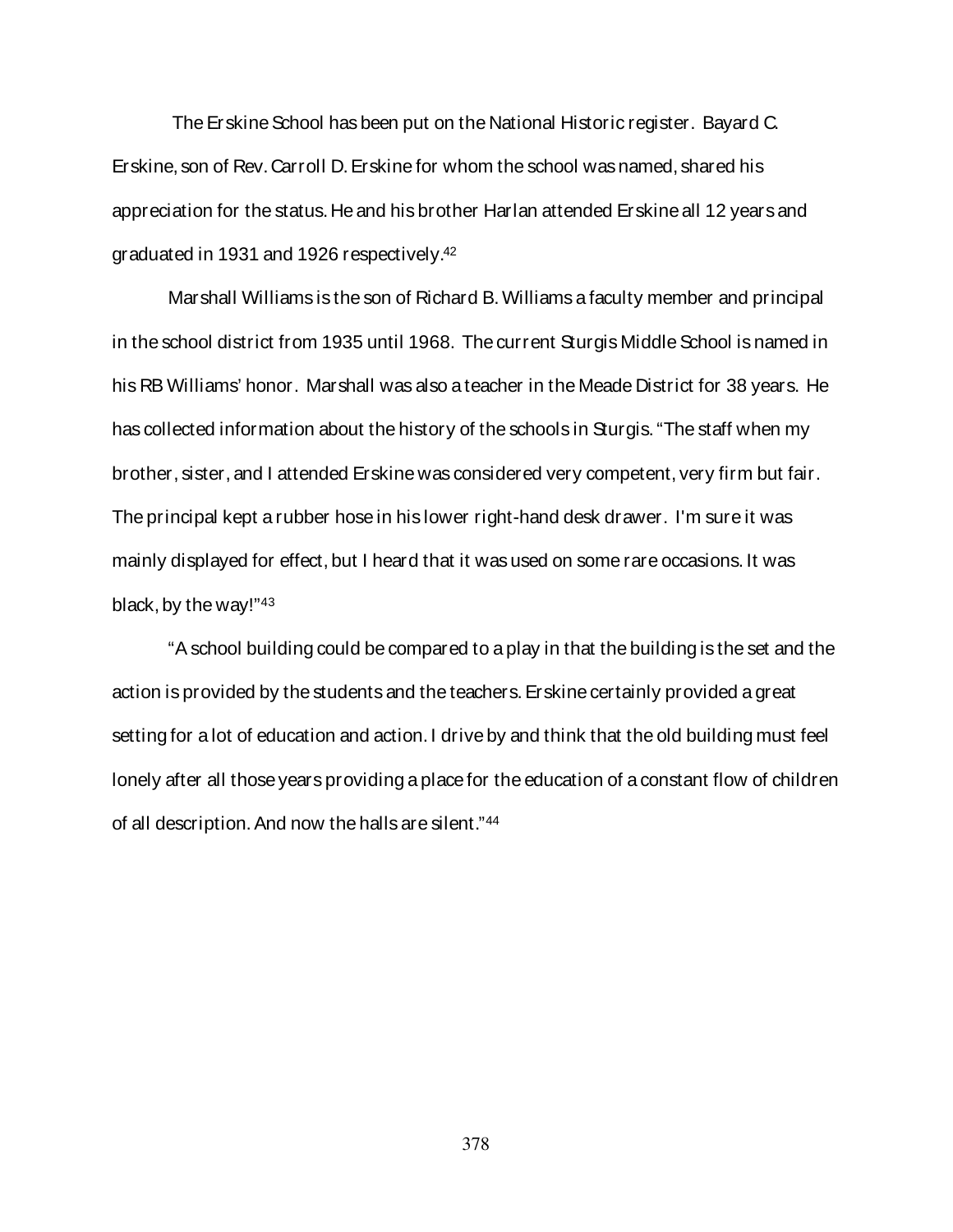#### **Notes**

1. "With a rope North Star young boy's help, Jeremiah Wilcox created the city of Sturgis" (The Sturgis Advertiser, May 8, 1889)

2. With a rope.

3. Census growth continues (Unknown Local Publication found in Sturgis Public Library Vertical File).

4. Krause, Randolph P. A History of the Sturgis Independent School District Number Twelve, Sturgis, South Dakota (Master's thesis, Black Hills Teachers' College, 1949.) Page 13.

5. Krause, 15.

6. Krause, 19.

7. Educational Era Ends With Dissolution of 90-Year Old Sturgis Independent School District No. 12 (Unknown Sturgis Publication found in Sturgis Public Library Vertical File July 10, 1963).

8. "Classes Start Monday at New Grade School" (Black Hills Press January 19, 1963).

9. Krause, History, 30.

10. "'Proper School House'"Needed by 1880 (Unknown Local Newspaper found in the Sturgis Public Library Vertical File May 1, 1978).

11. Thompson, George. "Behind these walls..." (Black Hills Press, November 14, 2001).

12. Thompson, "Behind these walls."

13. Notice to parents (Sturgis Weekly Record, March 19, 1886).

14. "Proper School House."

15. "Proper School House."

16. "Proper School House."

17. Thompson, "Behind these walls."

18. Thompson, "Behind these walls.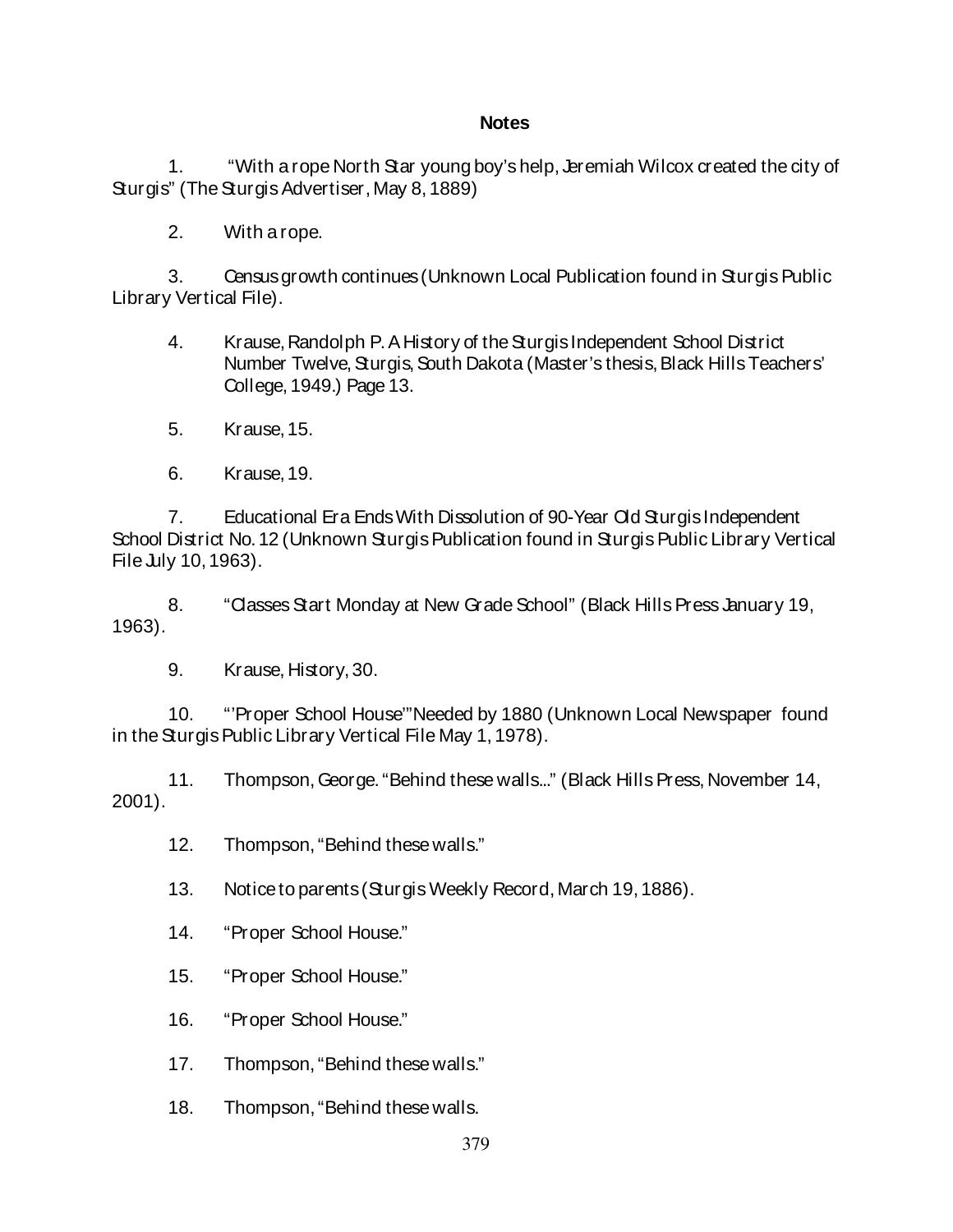19. Erskine, Bayard C.Eager Young Minister Accepted Challenge (Unknown Publication found in the Sturgis Public Library Vertical File, May 1, 1978).

- 20. Erskine, Eager.
- 21. Williams, Marshall (E-mail interview by author, June 12, 2009).
- 22. "Proper School House."
- 23. "Proper School House."
- 24. "Classes Start Monday."
- 25. Williams interview.
- 26. Krause, History, 56.
- 27. Williams interview.
- 28. Williams interview.
- 29. Williams interview.

30. Aker, Alan. Still Going Strong! (Bear Butte Breezes, October 26, 1978).

31. Educational Era Ends With Dissolution of 90-Year Old Sturgis Independent School District No. 12 (Unknown Sturgis Publication found in Sturgis Public Library Vertical file, July 10, 1963).

32. Raymond, Marjorie.School Site Agreement Finally Made (Black Hills Press), March 25, 1985.

33. Meade 46-1. History of the Erskine Building Meade School District [http:/ / www.meade.k12.sd.us/ Elementary/ history\\_erskine.htm](http://www.meade.k12.sd.us/Elementary/history_erskine.htm) (accessed February 28, 2009).

34. Thompson, "Behind these walls."

35. *╉*Erskine Reminisces About Family Interest in School" (Meade County Times-Tribune, November 21, 1984).

36. "Proper School House."

37. Cook, Andrea J "Sturgis Board OKs \$11.1M School Project" (Rapid City Journal, May-June 10, 2007).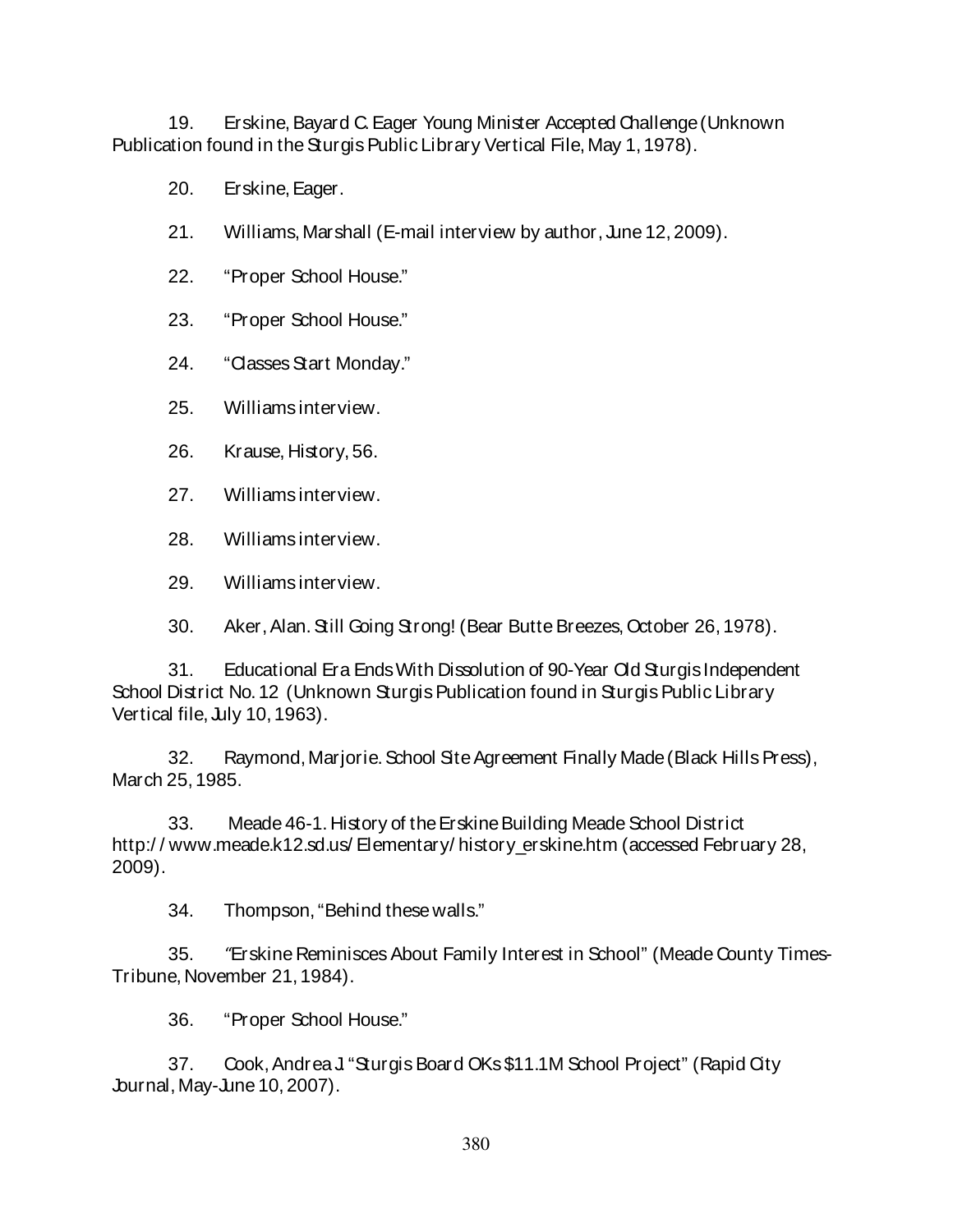38. "Meade 46-1 School District Schedules Public Meeting" (Meade County Times-Tribune, March 22, 2006).

39. Cook.

40. "Erskine May Be Listed in National Historic Register" (Unknown Publication found in the Sturgis Public Library Vertical file, January 1, 1960).

41. National Historic Register.

42. "Erskine Reminisces About Family Interest in School" (Meade County Times-Tribune, November 21, 1984).

43. Williams interview.

44. Williams interview.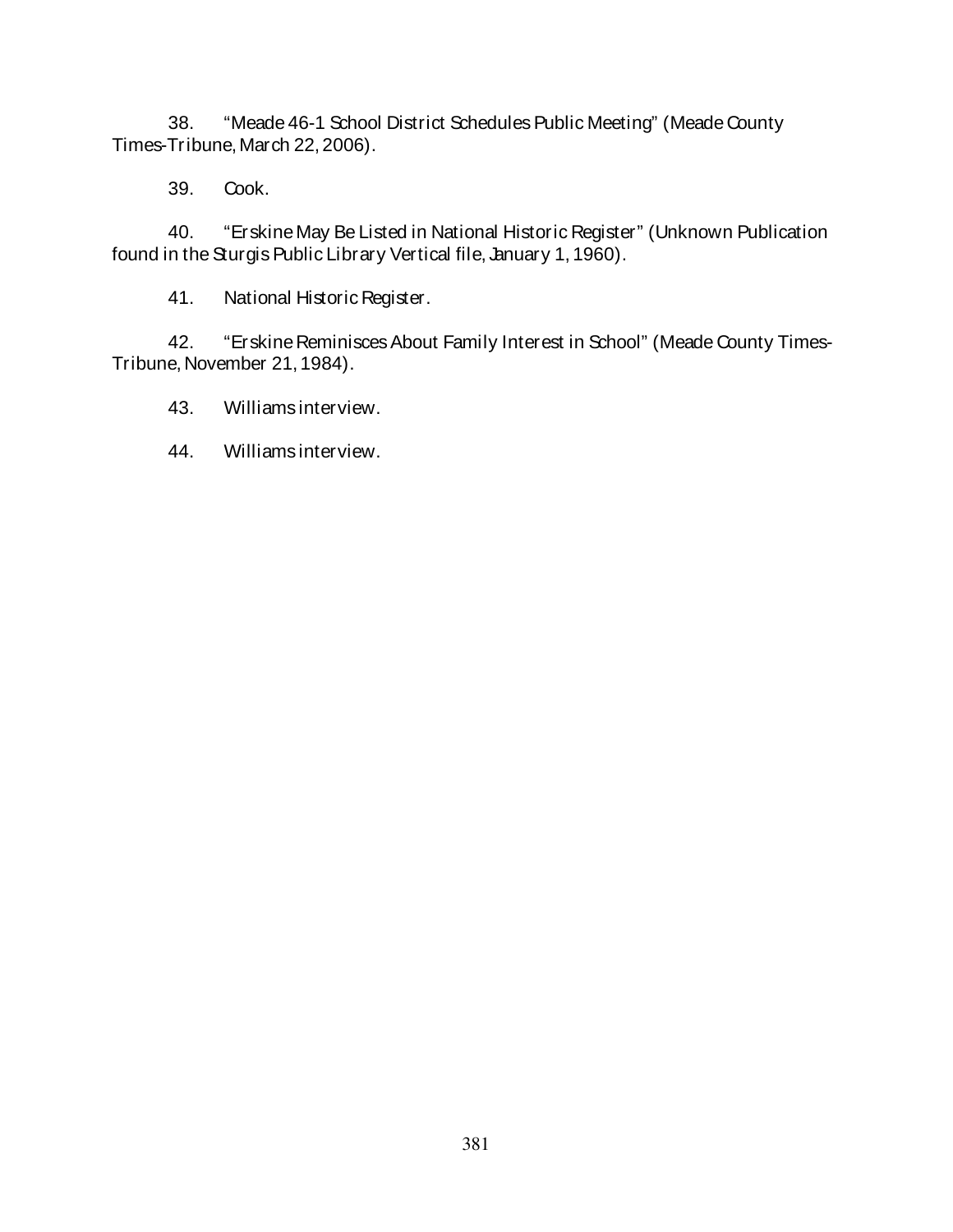#### **Bibliography**

- Aker, Alan. "Still Going Strong!" Bear Butte Breezes (Sturgis), October 26, 1978, Local edition.
- Cook, Andrea J. "Sturgis Board OKs \$11.1M School Project." Rapid City Journal (Rapid City), May-June 10, 2007, Local edition.
- Erskine, Bayard C. "Eager Young Minister Accepted Challenge." Unknown Publication (Sturgis), May 1, 1978, Local edition.
- Krause, Randolph P. "A History of the Sturgis Independent School District Number Twelve, Sturgis, South Dakota." Master's thesis, Black Hills Teachers' College, 1949.
- Meade 46-1. "History of the Erskine Building." Meade School District. [http:/ / www.meade.k12.sd.us/ Elementary/ history\\_erskine.htm](http://www.meade.k12.sd.us/Elementary/history_erskine.htm) (accessed February 28, 2009).
- Raymond, Marjorie. "School Site Agreement Finally Made." Black Hills Press (Sturgis), March 25, 1985, Local edition.
- Thompson, George. "Behind these walls..." Black Hills Press (Sturgis), November 14, 2001, Local edition.
- Unknown. "Classes Start Monday At New Grade School." Black Hills Press (Sturgis), January 19, 1963, Local edition.
- ———. "Educational Era Ends With Dissolution of 90-Year Old Sturgis Independent School District No. 12." Unknown Sturgis Publication (Sturgis), July 10, 1963, Local edition.
- ———. "Erskine May Be Listed in National Historic Register." Unknown (Sturgis), January 1, 1960, Local edition.
- ———. "Erskine Reminisces About Family Interest in School." Meade County Times-Tribune (Sturgis), November 21, 1984, Local edition.
- ———. "Meade 46-1 School District Schedules Public Meeting." Meade County Times-Tribune (Sturgis), March 22, 2006, Local edition.
- ———. "'Proper School House' Needed by 1880." Unknown Local Newspaper (Sturgis), May 1, 1978, Local edition.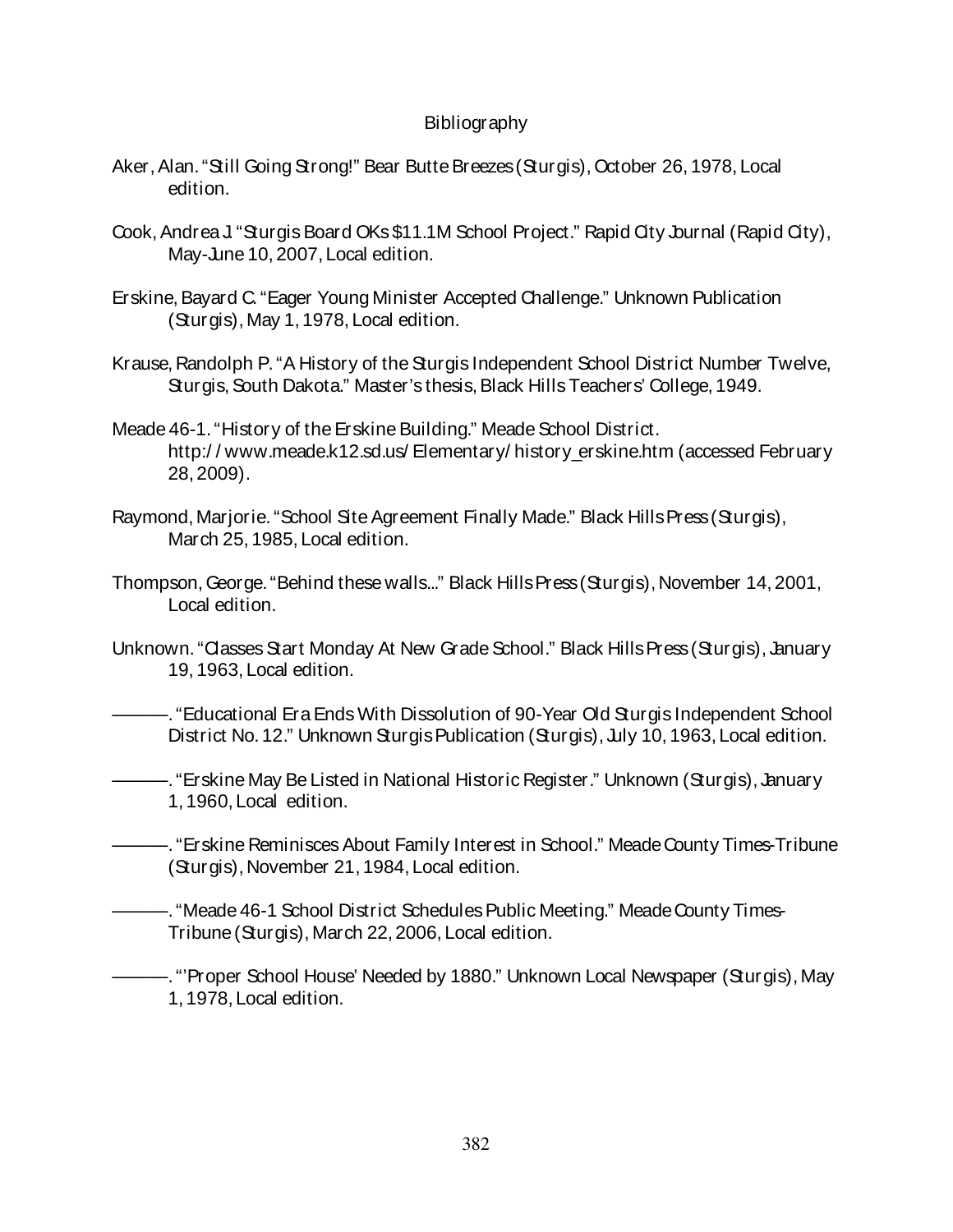———. "Unknown." Sturgis Public Library Verticle File, Unknown ser., Unknown, no. Unknown (Unknown): Unknown.

Williams, Marshall. E-mail interview by author, June 12, 2009.